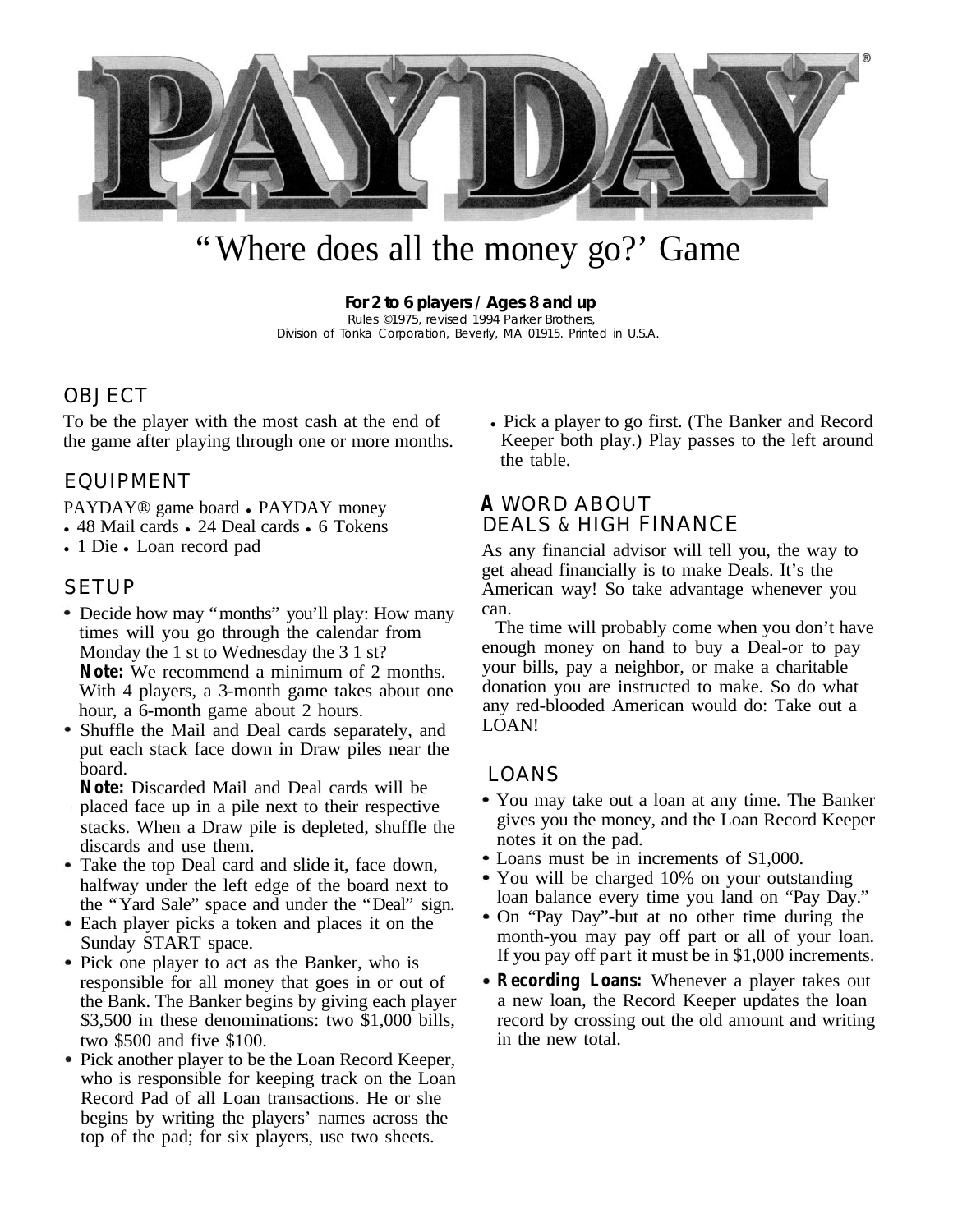# GAME PLAY

### on your turn:

- Roll the die and move your token that many days along the calendar. (Use the track like a real calendar: Sunday to Saturday, then Sunday to Saturday again, etc.)
- Follow the instructions on the space you land on; see the detailed explanations below. Your turn ends when you've finished doing what you were told!

# **THE MAIL SPACES & CARDS**

If you land on a MAIL space, draw the number of Mail cards indicated on the mailbox flag. If instructed, act immediately; otherwise, keep them in a stack face up in front of you until you land on "Pay Day"-when you must pay your bills, and discard the Mail cards.



# **PAY A NEIGHBOR:**

As soon as you draw this, pay a player of your choice Piano **lessons** for one month the amount shown on the **formulation** the **formulation**  $ext{card}$  **\$300** card, even if you're forced to take out a loan.

### **MAD MONEY:**

As soon as you draw this, collect the amount shown on the card from a player of your choice. That player may have to take out a loan to cover the payment.

### **CHARITY:**

Place the amount shown on the card on the corner of the board marked "Jackpot."

### **MONSTER CHARGE:**

If you don't want to pay off the whole balance on Pay Day, you must pay the interest-l0% of the total amount owed-then you can carry the balance over into the next month. You may not pay *part* of the balance on Pay Day: Pay the interest, or pay the interest *plus* the total charges.









### **DEAL/BUYER:**

Move to your choice-a Deal or a Found a Buyer spaceand follow the instructions below.

Move ahead to the next Deal or Buyer space **NOW** 

# **THE DEAL SPACES & CARDS**

If you land on a Deal space, draw the top Deal card. If you wish, you may purchase the item on the card immediately; take out a loan if you need to. Pay the bank.

At any one time, you may have as many Deal cards in front of you as you can afford, so if you're feeling flush, buy a Deal. Dipsydoodle Noodles, for example, will cost you \$8,000.

Hold your Deal until you land on (or are sent to) a Found a Buyer space, when you may cash in the card for the increased value. The bank pays you. Dipsydoodle Noodles will get you \$12,000-for a profit of \$4,000!

You may sell only one Deal at a time, and the Deal card has no value if it's unsold when the game ends.



### **SWEEPSTAKES:**

Collect \$5,000 from the Bank.

### **LOTTERY:**

The Bank antes up \$1,000, then each player *may* ante \$100; it's not mandatory. Starting with the player who landed here, each player who anted in turn picks a different number from 1 to 6. The player who landed on the Lottery rolls the die: The player whose number is rolled collects all the money. If no one had picked the number rolled, keep rolling until somebody wins!